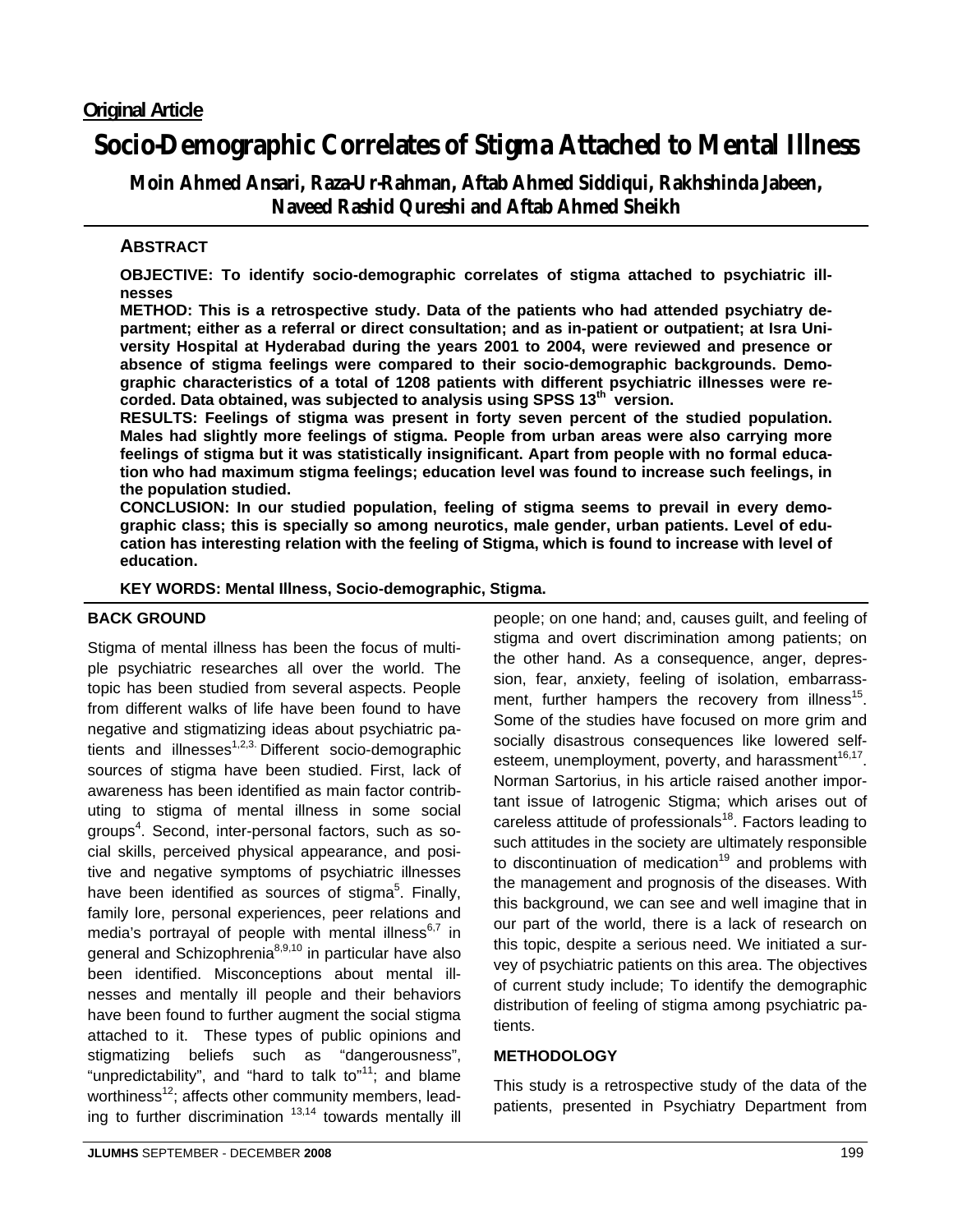January 2002 to February 2004, at Isra University Hospital Hyderabad. Isra University Hospital is tertiary care facility in the sub-urb of Hyderabad, and drains most of the patients from interior of Sindh province and adjoining area of south Punjab. All the patients attending psychiatric outpatient department or admitted under psychiatric care, or referred from other medial specialties for psychiatric opinion were included in the study after a verbal consent has been taken. All the patients were assessed using Present Mental State Examination $20$ ; and diagnosis were made on the bases of I.C.D-10 $^{21}$ . In addition, information were taken regarding presence or absence of feeling of stigma and verbatim reason(s) were recorded. In case of patients with Psychosis, this feeling was recorded after recovery of the patient from psychosis. All the data thus obtained was transferred to a structured proforma containing demographic details of the patients. Data analysis was carried out using SPSS  $13<sup>th</sup>$  version.

#### **RESULT**

**Table I** shows the presence of stigma among patients and their diagnostic class, which shows that only onethird of them, had feeling of stigma about psychiatric illness. The feeling of stigma is relatively more among patients with neurotic illness than those with psychotic illness. The results of this study show that feeling of stigma was more, (but not reaching the statistical significance) in males then in female as 49% of male as compare to 45.41% of female develop this feeling as is shown in **Table II**. The socio-cultural factors influence the feeling of stigma as **Table III** shows that there is distinctive difference in feeling of stigma among people who belong to different areas. The feeling of stigma was 49% more among people belonging to urban area than 45.53% among patients belonging to rural area, although this is not statistically significant. It is evident from **Table IV** that feelings of stigma are almost identical in patients from both major classes of family, joint and nuclear. **Table V** shows some interesting findings; psychiatric patients with no formal education suffer a lower level of stigma (39%). The patients with Madrasah education had higher level of feelings of stigma (62.5%); but sample size is too small to conclude such a result. In our study population the feeling of stigma increases as the level of education increases.

#### **DISCUSSION**

In our studied population, almost forty seven percent of the patient had feeling of stigma because of their mental illness. This finding may suggest that almost half of the mentally ill population in the studied catchment area would have missed psychiatric help for the same reasons. The finding that people with schizophrenia and other psychotic illnesses bear less feeling of stigma once they have been recovered from their illness; is unexpected, when seen in the perspective that schizophrenics are more stigmatized than the neurotics or depressed patients $^{22}$ ; but this is in line with the results in the qualitative study by Sokratis et  $al<sup>15</sup>$  where participants with depression, anxiety and personality disorders were the most likely to be affected by the feeling of stigma. Feeling of stigma is slightly less among females than the males. If we compare this finding with the study done by Caroline et  $al^{22}$ , where females seem to be more comfortable with mentally ill people and tend less to stigmatize; we can conclude that stigmatizing the mentally ill or harboring the feeling of stigma may co-exist and may have something to do with the gender. In the studied population, stigma seems to exist in all sections of the society; irrespective of their gender, family background, level of education, and catchment area. Surprisingly, the people with minimum level of education are least affected by this feeling. Setting aside the people with Madrasah education; why is that stigma increases with level of education; needs to be understood. Probably due to the fact that people might attribute psychiatric illness with lower level of mental capabilities; and there-fore think that by disclosing their illness, their credibility and influence may be lost in the society. On the other hand people with basic Madrasah level of education carry maximum feeling of stigma (62%). This finding cannot be compared with any of the previous researches, due to lack of such studies in the past. This is a complex issue requiring more exploratory studies

# **CONCLUSION**

In our studied population, each demographic class seems to be markedly affected by the feelings of stigma due to their psychiatric illness. But this feeling is more among neurotic patients; male population; patients belonging to urban areas; and increases as the level of education increases.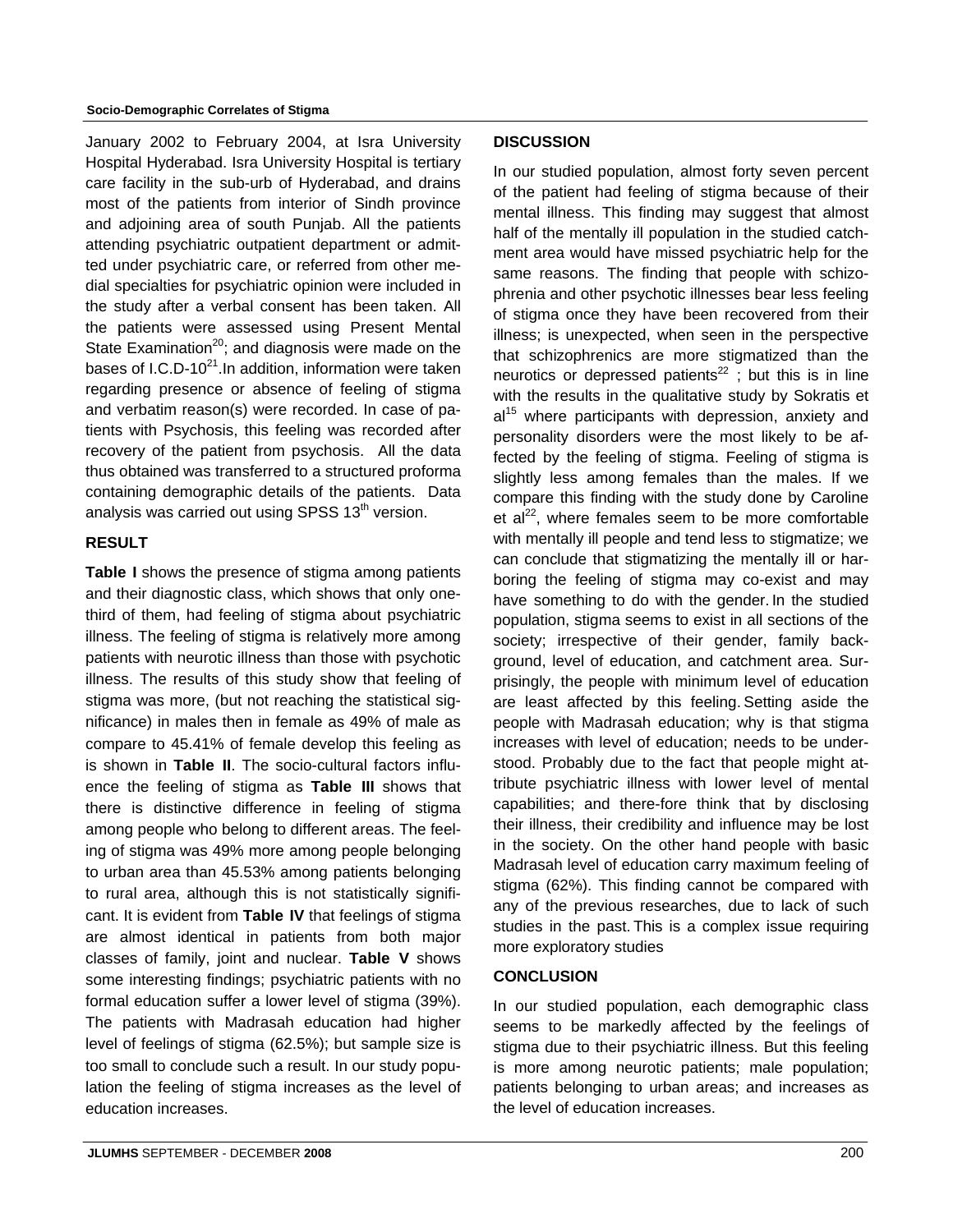| <b>Diagnosis</b>                    |       |           | <b>Frequency</b>        | <b>Percent</b> | <b>Valid Percent</b> | <b>Cumulative Percent</b> |
|-------------------------------------|-------|-----------|-------------------------|----------------|----------------------|---------------------------|
| Uncertain                           | Valid | No        | 6                       | 60.0           | 60.0                 | 60.0                      |
|                                     |       | Yes       | $\overline{\mathbf{4}}$ | 40.0           | 40.0                 | 100.0                     |
|                                     |       | Total     | 10                      | 100.0          | 100.0                |                           |
| Acute Psychotic Disorder            | Valid | No        | $\overline{7}$          | 50.0           | 50.0                 | 50.0                      |
|                                     |       | Yes       | $\overline{7}$          | 50.0           | 50.0                 | 100.0                     |
|                                     |       | Total     | 14                      | 100.0          | 100.0                |                           |
| Adjustment Disorder                 | Valid | No        | $\overline{4}$          | 18.2           | 18.2                 | 18.2                      |
|                                     |       | Yes       | 18                      | 81.8           | 81.8                 | 100.0                     |
|                                     |       | Total     | 22                      | 100.0          | 100.0                |                           |
| <b>Bipolar Affective Disorder</b>   | Valid | No        | 11                      | 39.3           | 39.3                 | 39.3                      |
|                                     |       | Yes       | 17                      | 60.7           | 60.7                 | 100.0                     |
|                                     |       | Total     | 28                      | 100.0          | 100.0                |                           |
| <b>Conversion Disorder</b>          | Valid | <b>No</b> | 46                      | 63.9           | 63.9                 | 63.9                      |
|                                     |       | Yes       | 26                      | 36.1           | 36.1                 | 100.0                     |
|                                     |       | Total     | 72                      | 100.0          | 100.0                |                           |
| Depression                          | Valid | No        | 342                     | 54.6           | 54.6                 | 54.6                      |
|                                     |       | Yes       | 284                     | 45.4           | 45.4                 | 100.0                     |
|                                     |       | Total     | 626                     | 100.0          | 100.0                |                           |
| Drug induced Psychosis              | Valid | No        | 6                       | 50.0           | 50.0                 | 50.0                      |
|                                     |       | Yes       | 6                       | 50.0           | 50.0                 | 100.0                     |
|                                     |       | Total     | 12                      | 100.0          | 100.0                |                           |
| <b>Generalized Anxiety Disorder</b> | Valid | No        | 55                      | 52.9           | 52.9                 | 52.9                      |
|                                     |       | Yes       | 49                      | 47.1           | 47.1                 | 100.0                     |
|                                     |       | Total     | 104                     | 100.0          | 100.0                |                           |
| <b>Mental Retardation</b>           | Valid | No        | 14                      | 46.7           | 46.7                 | 46.7                      |
|                                     |       | Yes       | 16                      | 53.3           | 53.3                 | 100.0                     |
|                                     |       | Total     | 30                      | 100.0          | 100.0                |                           |
| <b>OCD</b>                          | Valid | No        | 60                      | 43.5           | 43.5                 | 43.5                      |
|                                     |       | Yes       | 78                      | 56.5           | 56.5                 | 100.0                     |
|                                     |       | Total     | 138                     | 100.0          | 100.0                |                           |
| Organic Brain Syndrome              | Valid | No        | 21                      | 61.8           | 61.8                 | 61.8                      |
|                                     |       | Yes       | 13                      | 38.2           | 38.2                 | 100.0                     |
|                                     |       | Total     | 34                      | 100.0          | 100.0                |                           |
| Panic Disorder                      | Valid | No        | 18                      | 50.0           | 50.0                 | 50.0                      |
|                                     |       | Yes       | 18                      | 50.0           | 50.0                 | 100.0                     |
|                                     |       | Total     | 36                      | 100.0          | 100.0                |                           |
| Schizophrenia                       | Valid | No        | 48                      | 58.5           | 58.5                 | 58.5                      |
|                                     |       | Yes       | 34                      | 41.5           | 41.5                 | 100.0                     |
|                                     |       | Total     | 82                      | 100.0          | 100.0                |                           |

# **TABLE I: CORRELATION BETWEEN DIAGNOSIS AND STIGMA FEELING**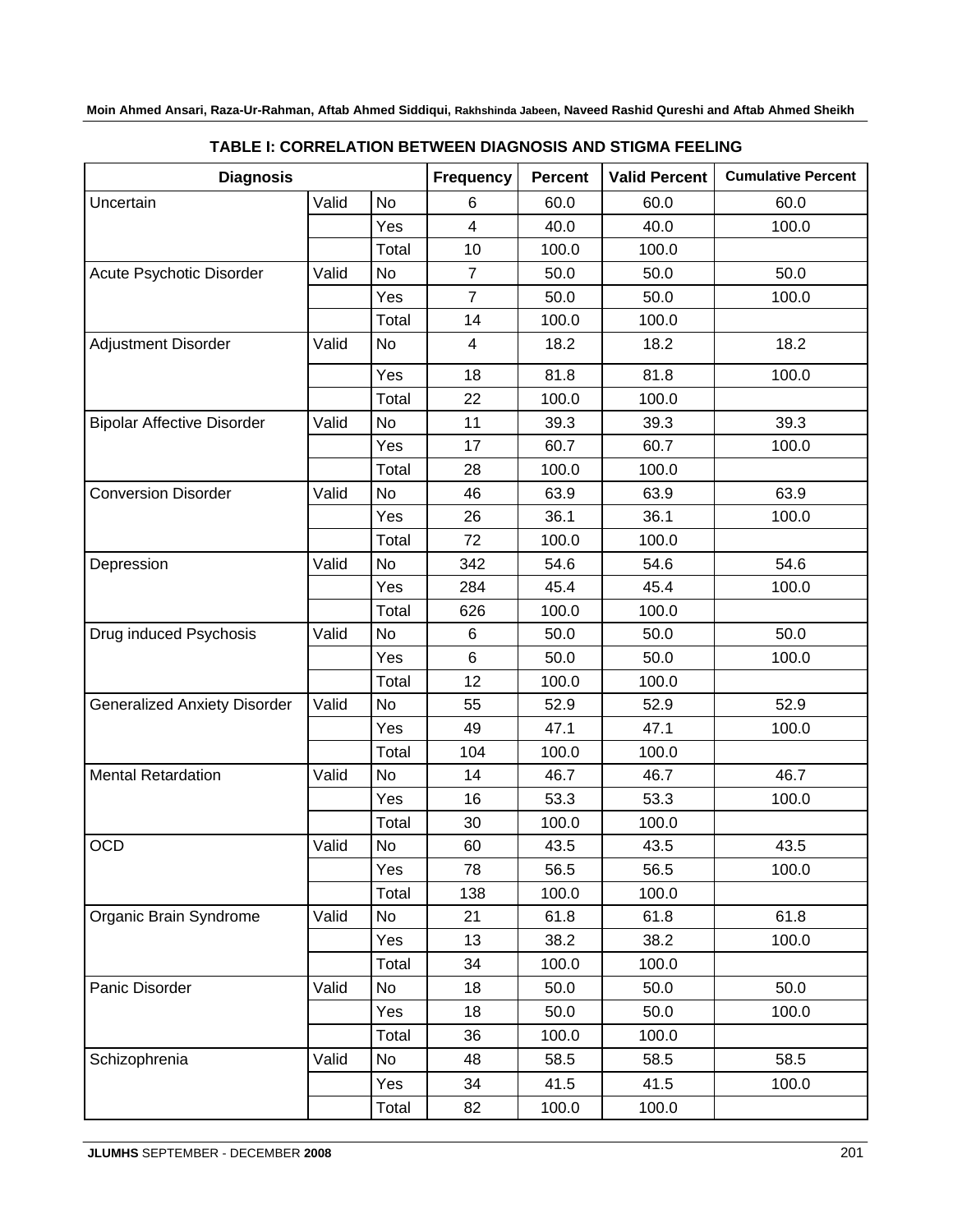| <b>TABLE II:</b>                      |
|---------------------------------------|
| <b>CORRELATION BETWEEN GANDER AND</b> |
| STIGMA                                |

| Count       |       | Gender      | <b>Total</b>  |      |
|-------------|-------|-------------|---------------|------|
|             |       | <b>Male</b> | <b>Female</b> |      |
| Stigma   No |       | 28(50.79%)7 | 351(54.58%)   | 638  |
|             | Yes   | 278(49.20%) | 292(45.41%)   | 570  |
|             | Total | 565         | 643           | 1208 |

# **TABLE III: CORRELATION BETWEEN CATCHMENTS AREA AND STIGMA**

|        |       | <b>Catchments area</b>       | <b>Total</b> |      |
|--------|-------|------------------------------|--------------|------|
|        |       | <b>Urban</b><br><b>Rural</b> |              |      |
| Stigma | No    | 290(50.96%)                  | 348(54.46%)  | 638  |
|        | Yes   | 279(49.03%)                  | 291(45.53%)  | 570  |
|        | Total | 569                          | 639          | 1208 |

# **TABLE IV: CORRELATION BETWEEN TYPE OF FAMILY AND STIGMA**

|        |       | Type of family |            |                 |                  | <b>Total</b> |
|--------|-------|----------------|------------|-----------------|------------------|--------------|
|        |       | Joint(%)       | Nuclear(%) | <b>Communal</b> | <b>Not Known</b> |              |
| Stigma | No.   | 304(55.67)     | 245(56.45) | 4               | 85               | 638          |
|        | Yes   | 242(44.32)     | 189(43.54) | 4               | 135              | 570          |
|        | Total | 546            | 434        | 8               | 220              | 1208         |

# **TABLE V: STIGMA EDUCATION CROSS TABULATION**

|        |       | <b>Education</b> |                       |             |                           |                        |                                                     |                   |              |
|--------|-------|------------------|-----------------------|-------------|---------------------------|------------------------|-----------------------------------------------------|-------------------|--------------|
|        |       | <b>NFE*</b> (%)  | Madrasah<br>Basic (%) | Primary (%) | <b>High School</b><br>(%) | Gradua-<br>tion $(\%)$ | <b>Profes-</b><br>sional<br><b>Education</b><br>(%) | Not an-<br>swered | <b>Total</b> |
| Stigma | No.   | 210 (60.69)      | 6(37.5)               | 125 (61.27) | 117(50.86)                | 61(48.41)              | 27(48.21)                                           | 92                | 638          |
|        | Yes   | 136 (39.3)       | 10(62.5)              | 79 (38.72)  | 113(49.13)                | 65(51.58)              | 29(51.78)                                           | 138               | 570          |
|        | Total | 346              | 16                    | 204         | 230                       | 126                    | 56                                                  | 230               | 1208         |

\* No Formal Education

# **REFERENCES**

- 1. Byrne P. Past, Passing, To come. Royal Soc of Med, 1997; 90:618-24.
- 2. Crisp A H. The stigmatization of sufferers with mental disorders. Br J Gen Practice 1999; 49:3-4.
- 3. Hugo C J, Buschoff D E, Truant A, Zungu Dirwayi N, Stein D J. Community Attitudes towards and knowledge of Mental Illness in South Africa.Soc Psychiatry. Psychiatr Epidemiol 2003; Dec 38(12): 715-9.
- 4. Papadopoulos C, Leavey G, Vincent C. Factors influencing stigma, A Comparison of Greek Cypriotes and English attitudes towards mental Illness in north London.Soc Psychiatry Psychiatr Epidemiol 2002, Sep; 37(a): 430.
- 5. Penn D, Maier JRK, Corrigan PW. Interpersonal factors contributing to the stigma of Schizophrenia: social skills, perceived physical attractiveness, and symptoms. Schir Res 2000; 45(1-2):

37-45.

- 6. Wahl O F. Media Madness: Public Images of Mental Illness. New Burnswick, NJ, Rutgers University Press, 1995.
- 7. ScheffTJ: Being mentally ill: a sociological theory. Chicago, Aldine de Gruyter, 1966.
- 8. Angermeyer MC, Matscinger H: The effect of violent attacks by Schizophrenic persons on the attitudes of the public towards the mentally ill. Social Science and Medicine 1996; 43: 1721-8.
- 9. Furnham A, Bower P: A comparison of academic and lay theories of Schizophrenia. British Journal of Psychiatry 1992; 161: 201-10.
- 10. Angermeyer M, Matscinger H. Lay beliefs about schizophrenic disorder: The results of a population study in Germany. Acta Psychiatrica Scandinavica 1997; 89: 39-45.
- 11. Crisp AH, Gelder M, Rix S, Meltzer H, Rowland OJ. Stigmatization of people with mental illness.